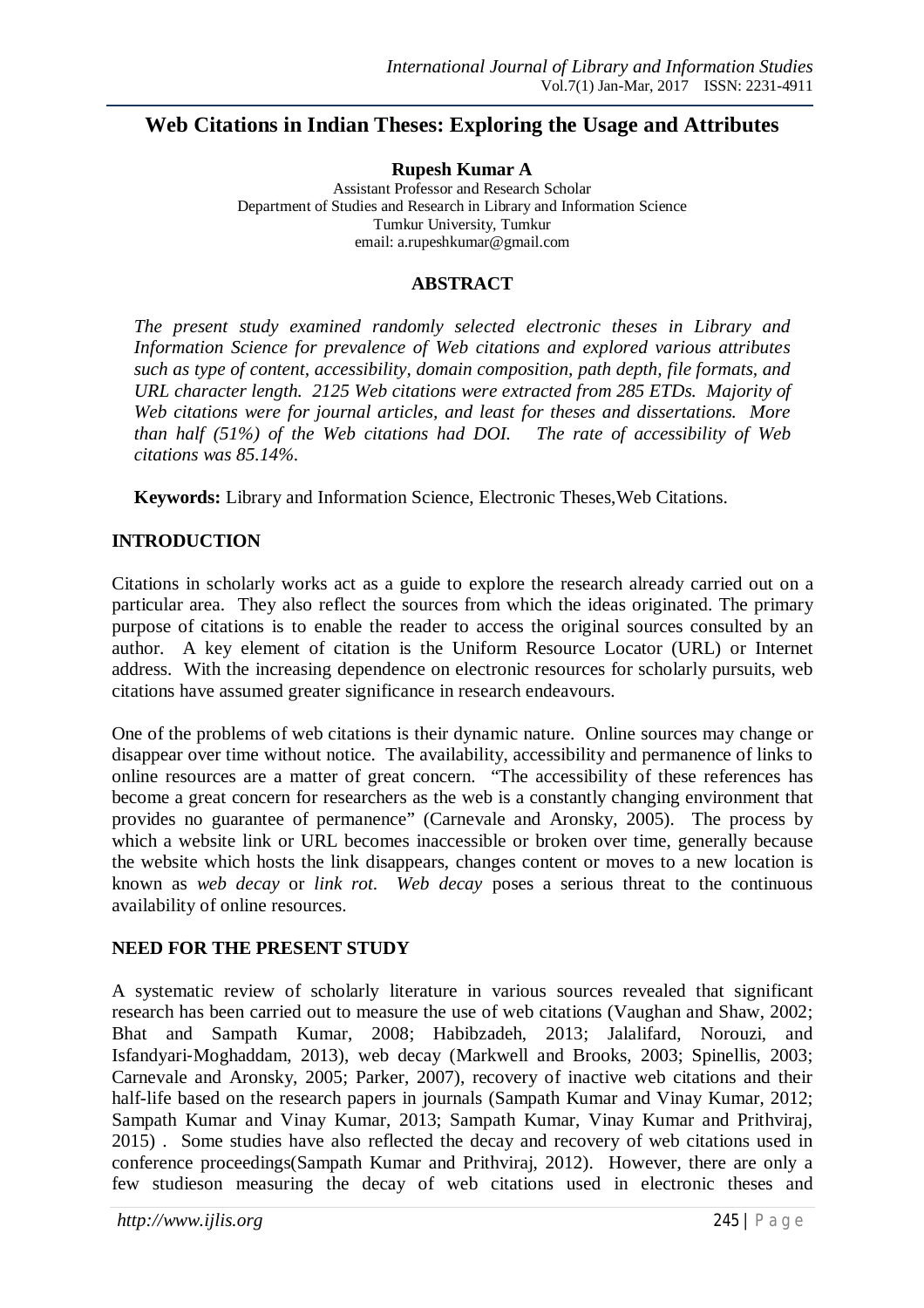dissertations, and attempt their recovery, especially in the Indian context. The present study was designed to map the trends in the use of web citations cited in electronic theses and their various attributes. For the present study, randomly selected thesessubmitted during the year 2016 were downloaded from Shodhganga repository.

### **METHODOLOGY**

Randomly selected theses in Library and Information Science were downloaded from Shodhganga repository (http://shodhganga.inflibnet.ac.in). Citations in these theses were extracted. Web citations were identified and segregated from print citations. W3C Link Checker (https://validator.w3.org/checklink) was used to check the accessibility of URLs. If the resource was found at the specific URL, it was marked as active citation. If the resource was not found, it was marked as inactive link. Other characteristics of URL citations such as domain, path depth, file formats and URL character length were also recorded. The study helped to measure the extent of accessibility of Web citations in Library and Information Science electronic theses.

### **RESULTS AND DISCUSSION**

| Table 1.1 heses and <i>web</i> Chambits |  |              |                                             |                      |  |
|-----------------------------------------|--|--------------|---------------------------------------------|----------------------|--|
| Number                                  |  |              | of   Total Number   Number of Web   Average | Web                  |  |
| ETDs                                    |  | of Citations | <b>Citations</b>                            | Citations per thesis |  |
| 285                                     |  | 18240        | 2125 (11.65%)                               | 7.45                 |  |

**Table 1.Theses and Web Citations**

A total of 2125 Web citations were found in 285 theses. The average number of Web citations per thesis was 7.

| Table 2. Distribution of <i>WCD</i> Creations by<br><b>Tipe of Content</b> |               |                   |  |
|----------------------------------------------------------------------------|---------------|-------------------|--|
| <b>Type of Source</b>                                                      | <b>Number</b> | <b>Percentage</b> |  |
| Journals                                                                   | 1457          | 68.58             |  |
| <b>Books</b>                                                               | 39            | 1.85              |  |
| Reports                                                                    | 307           | 14.43             |  |
| Workshops/seminars/Conference Proceedings                                  | 240           | 11.31             |  |
| Theses / Dissertations                                                     | 19            | 0.89              |  |
| Newspaper articles                                                         | 30            | 1.40              |  |
| *Others                                                                    | 33            | 1.54              |  |
| <b>Total</b>                                                               | 2125          | 100               |  |

**Table 2. Distribution of Web Citations by Type of Content**

\*Others: archives, working papers, white papers, brochures, pamphlets.

It may be noted from the above table that 68% of Web citations were related to journal articles. This indicates a high rate (68.58%) of prevalence of journal articles in electronic form on the Web as compared to other forms of resources. Theses and dissertations were the least (0.89%) found as Web resource among various forms of resources. Other forms of resources such as working papers, white papers, archives counted for 1.5% of the total number. The composition presented in the table indicates that there is diversity in the source of content of Web citations.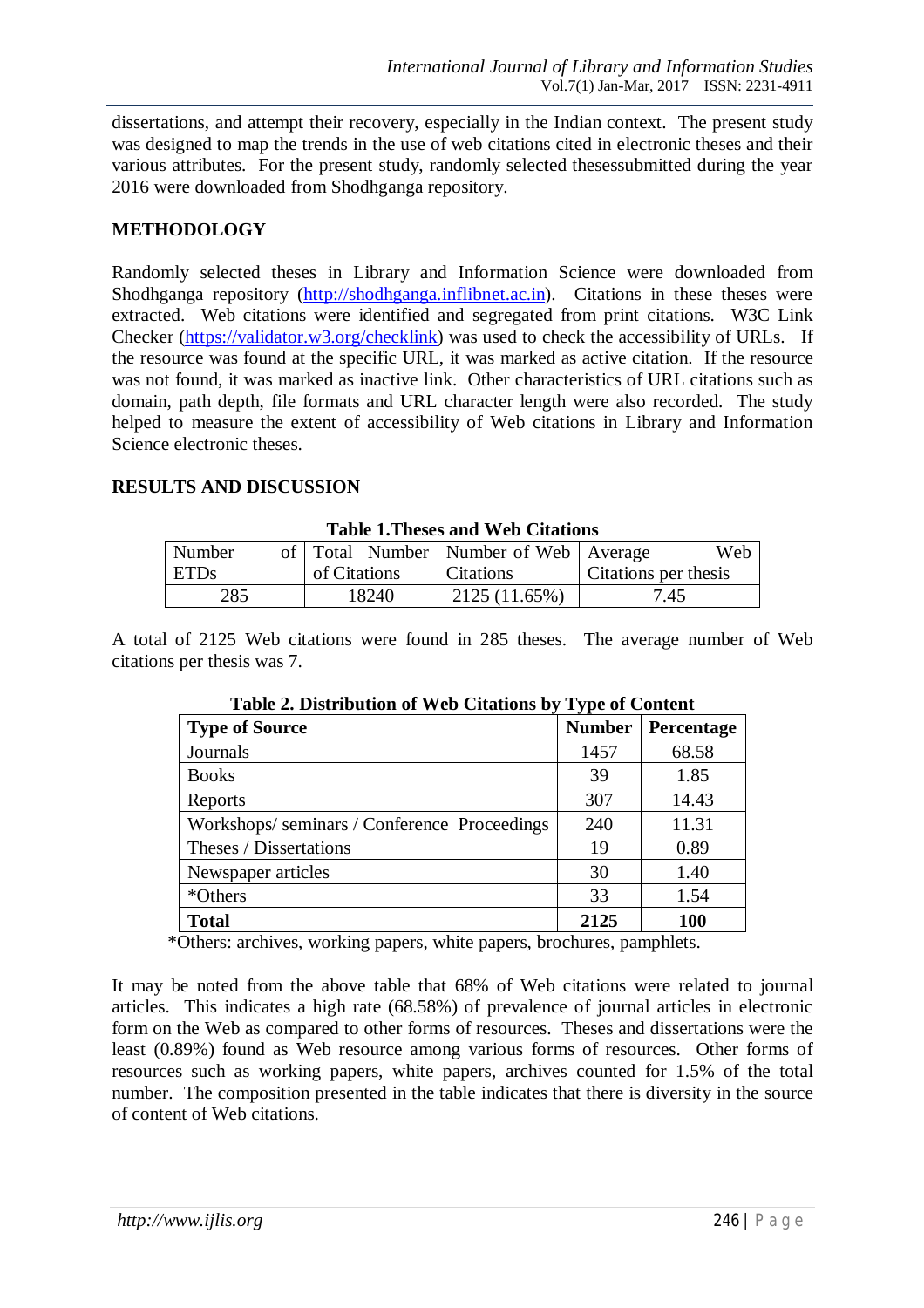| <b>Domain</b> | <b>Number</b> | Percentage |
|---------------|---------------|------------|
| DOI           | 1093          | 51.44      |
| .com          | 473           | 22.24      |
| .org          | 226           | 10.65      |
| .ac           | 142           | 6.70       |
| .edu          | 102           | 4.79       |
| Other domains | 29            | 1.35       |
| .net          | 28            | 1.32       |
| .info         | 28            | 1.32       |
| .gov          | 4             | 0.19       |
| Total         | 2125          | 100.00     |

In terms of top level domains, though the Digital Object Identifiers (DOI) URLs end in .org domain, they were classified separately as they as persistent identifiers. More than half of the total number of Web citations (51.44%) had DOIs. This indicates high level of use of DOIs by research scholars in Library and Information Science. This is an indirect indication of high level of awareness on DOIs. 22.44% of URLs had .com domain, followed by .org domain (10.65%). High prevalence of Web citations in .com domains may be due to the prevalence of majority of online scholarly content databases in .com domain.

| <b>Domain</b> | <b>Number</b> | Percentage |
|---------------|---------------|------------|
| jsp           | 400           | 18.81      |
| html          | 369           | 17.35      |
| pdf           | 347           | 16.35      |
| asp           | 217           | 10.23      |
| txt           | 206           | 9.70       |
| ppt/pptx      | 175           | 8.26       |
| xls/xlsx      | 170           | 7.98       |
| cfm           | 89            | 4.18       |
| php           | 76            | 3.59       |
| cgi           | 44            | 2.08       |
| doc/docx      | 31            | 1.48       |
| <b>Total</b>  | 2125          | 100        |

**Table 4. File Formats associated with Web Citations**

Data on various file formats associated with Web citations is presented in Table 4. It is evident that jsp(18.81%) is the most widely found file format, closely followed by html (17.35%) and pdf (16.35%). Further, Powerpoint presentation files (8.26%), Excel Spreadsheet files (7.98%) and text files (9.70%) also have found considerable use in ETDs.However, doc/docx files were the least found among all file formats. High occurrence of scripting file formats such as asp and jsp may be due to proliferation of online databases programmed using ASP and JSP scripting languages.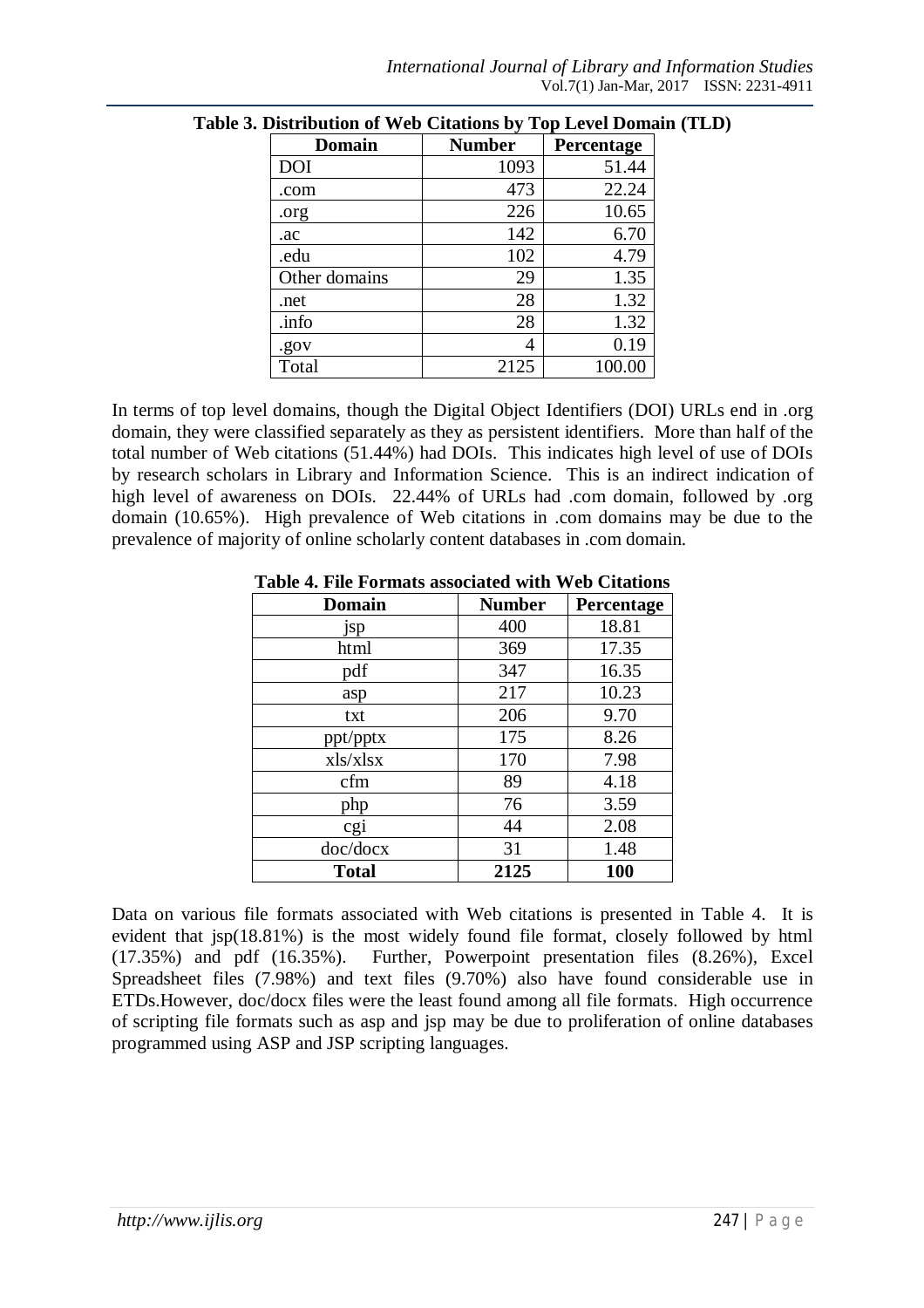| Table 5. Path Depth of URLS in Web Citations |               |            |  |  |
|----------------------------------------------|---------------|------------|--|--|
| <b>Path Depth</b>                            | <b>Number</b> | Percentage |  |  |
|                                              | 337           | 15.85      |  |  |
|                                              | 326           | 15.36      |  |  |
| 2                                            | 280           | 13.19      |  |  |
| 3                                            | 259           | 12.17      |  |  |
| 4                                            | 213           | 10.02      |  |  |
| 5                                            | 183           | 8.61       |  |  |
| 6                                            | 158           | 7.45       |  |  |
|                                              | 134           | 6.30       |  |  |
| 8                                            | 121           | 5.68       |  |  |
| 9                                            | 73            | 3.43       |  |  |
| 10 or more                                   | 41            | 1.94       |  |  |
| <b>Total</b>                                 | 2125          | 100        |  |  |

**Table 5. Path Depth of URLs in Web Citations**

Path depth of URLs in Web citations was also identified and recorded. Path depth refers to the levels in the URL structure. For instance, the url*www.tumkuruniversity.ac.in* has path depth 0, while *www.tumkuruniversity.ac.in/index.php* has path depth of 1. Path depth may have an impact on the accessibility of URLs. 15.85% of URLs had path depth of 0, while 1.94% URLs had path depth of 10 or more.

| <b>Character Length</b> | Number | Percentage |  |
|-------------------------|--------|------------|--|
| $\leq=20$               | 373    | 17.55      |  |
| $21 - 30$               | 349    | 16.43      |  |
| $31 - 40$               | 268    | 12.62      |  |
| $41 - 50$               | 231    | 10.87      |  |
| $51 - 60$               | 209    | 9.82       |  |
| 61-70                   | 197    | 9.29       |  |
| 71-80                   | 192    | 9.05       |  |
| 81-90                   | 179    | 8.45       |  |
| 91-100                  | 88     | 4.12       |  |
| >100                    | 38     | 1.79       |  |
| Total                   | 2125   | 100        |  |

#### **Table 6. Character Length of URLs in Web Citations**

Number of characters in the URL is an important attribute considered for the study. URLs were classified on the basis of character length. 17.5% of URLs consisted of 20 or less characters, followed by 16.43% URLs with up to 30 characters. There were 38 (1.79%) URLs with 100 or more characters.

| Total number   Number of<br>of Web<br>citations | Active Web<br><b>Citations</b> | Percentage | Number of<br>inactive Web<br><b>Citations</b> | Percentage |  |
|-------------------------------------------------|--------------------------------|------------|-----------------------------------------------|------------|--|
| 2125                                            | 1809                           | 85.14      | 316                                           | 14.86      |  |

**Table 7. Active and Inactive Web Citations**

The accessibility of URLs in Web citations was checked using W3C Link Checker. 1809 out of 2125 (85.14%) Web citations were accessible, while 14.86% of Web citations were inaccessible.